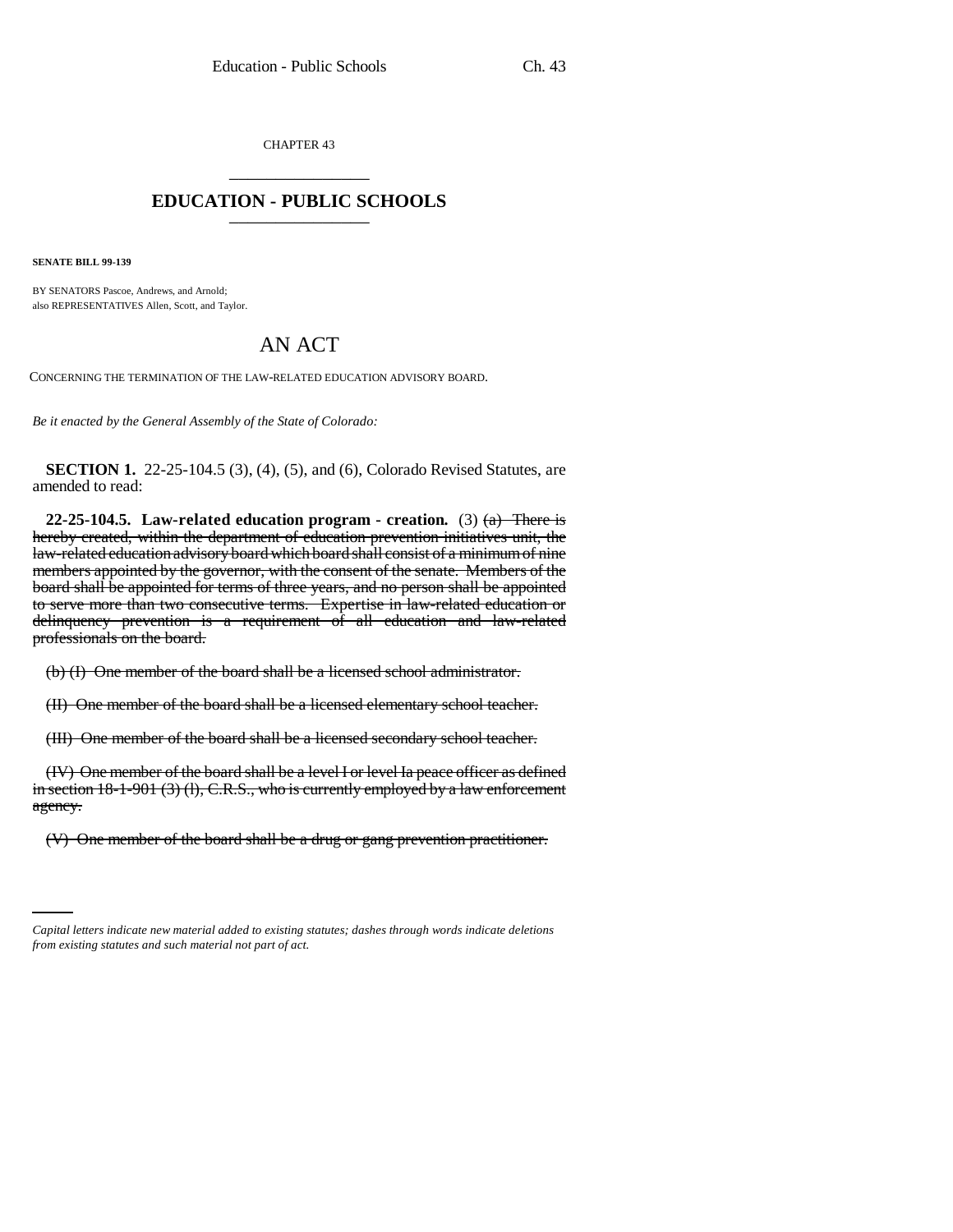(VI) Two members of the board shall be members of the general public who are not licensed teachers, licensed administrators, police officers, or active members of

an existing community drug or gang education program, one of whom is the parent of a child currently attending public school in Colorado. (VII) One member of the board shall be a licensed school social worker or a

licensed mental health professional, the majority of whose practice deals with children or adolescents.

(VIII) One member shall be a director or coordinator of law-related education programs with expertise in delinquency prevention theory and research or implementation of school-based law-related education programs.

(c) Any member of the board may be removed at any time for cause by the governor. If any member of the board vacates his or her office, a vacancy on the board shall exist, and the governor shall fill such vacancy by appointment.

(d) Members of the board shall be reimbursed for their actual and necessary expenses in the performance of their duties pursuant to this article.

(e) The department of education prevention initiatives unit shall provide such office space, equipment, and staff services to the board as is necessary for the board to carry out its powers and duties as set forth in this article.

(f) The term "licensed", as it appears in subparagraphs (I) to (III) of paragraph (b) of this subsection (3), shall include any person certificated pursuant to the provisions of article 60 of this title.

(g) (I) This subsection (3) is repealed, effective July 1, 1999.

(II) Prior to such repeal, the advisory board shall be reviewed as provided in section 2-3-1203, C.R.S.

(4)  $(a)$  In addition to any other duties conferred upon the law-related education advisory board, the advisory board shall study, develop, and make recommendations to the state board of education regarding the following:

(I) Guidelines to assist school districts in the implementation of effective, comprehensive law-related education programs;

(II) Suggested topics for instruction;

(III) Suggested texts and other instructional materials;

(IV) Age-specific training program guidelines for instructors and administrators in antisocial gang behavior and substance abuse;

(V) An inventory and evaluation of existing law-related education programs which are currently available in school districts and communities. New collaboratives and approaches should be encouraged following a review of research regarding promising practices and effective programs;

Ch. 43 Education - Public Schools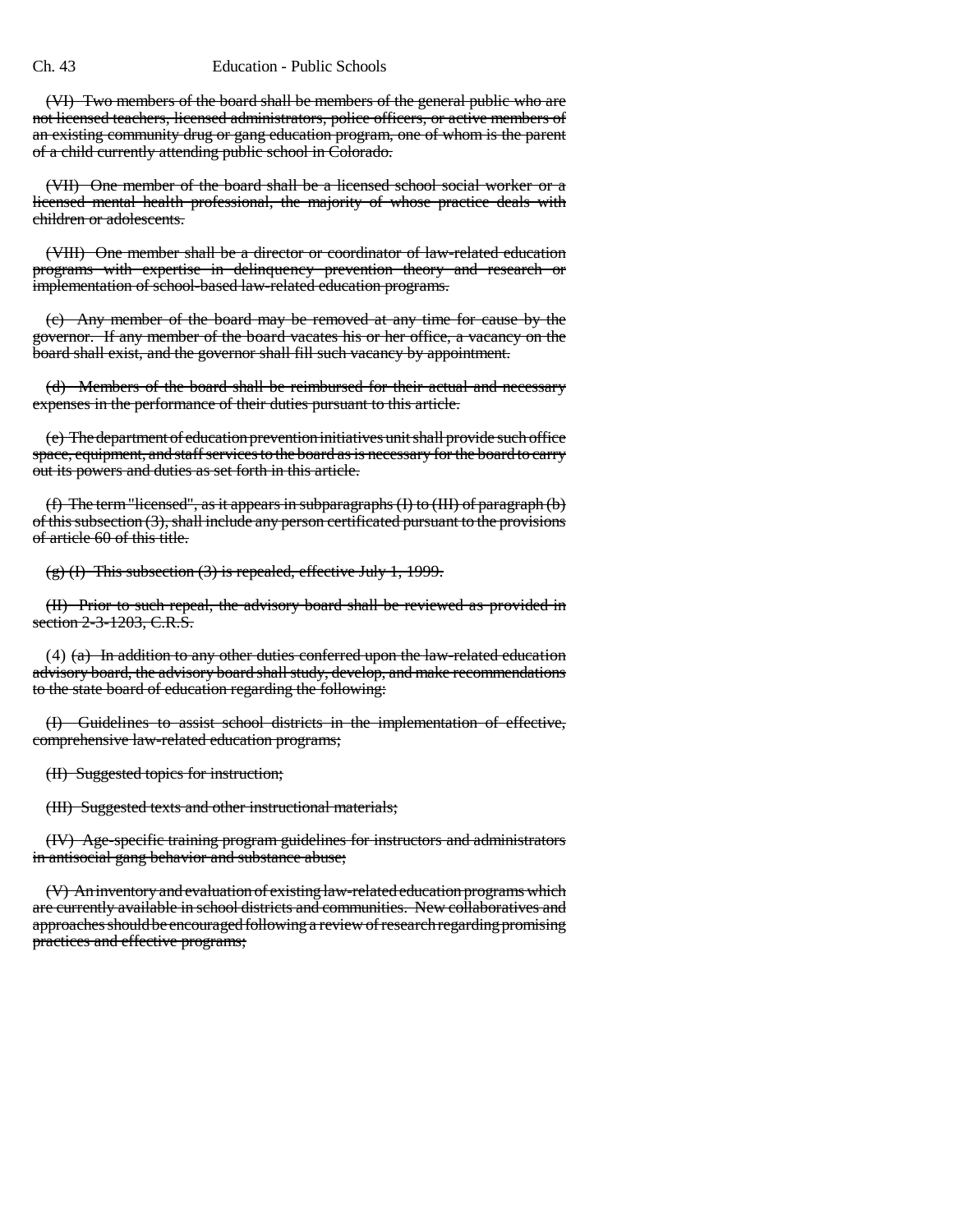(VI) Allocation of grants to school districts to implement law-related education programs; and

(VII) Methods and procedures by which a law-related education program which may be implemented by a school district is to be measured to determine its effectiveness against the incidence of gang involvement and substance abuse by the students of that school district.

(b) Any recommendations made by the law-related education advisory board pursuant to this subsection (4) shall be carefully considered by the state board of education. The state board of education may refer any recommendation back to the law-related education advisory board with written comments for further review and discussion.

(c) This subsection (4) is repealed, effective July 1, 1999.

(5) (a) The state board shall promulgate guidelines, based upon the recommendations of the law-related education advisory board, to provide grants to and to assist school districts in the implementation of effective, comprehensive law-related education programs addressing gang awareness and substance abuse resistance. The initial version of such guidelines shall be prepared on or before July 1, 1995. Such guidelines shall include, but shall not be limited to, the following:

(I) Suggested topics for instruction;

(II) Suggested texts and other instructional materials; and

(III) The necessary training for instructors.

(b) The state board shall make such guidelines available to all school districts for use in implementing law-related education programs.

(c) The department of education, through the coordinator and staff of the prevention initiatives unit, shall be responsible for implementation, monitoring, and administration of the program and shall maintain certifications and records and act as a statewide clearinghouse for information and assistance for the school district law-related education programs.

(6) (a) All school districts are encouraged to create programs for the training of instructors and administrators in gang awareness and substance abuse resistance education in order to provide effective instruction to students concerning the dangers of gang involvement and substance abuse by the students in the school district.

(b) Upon the request of school district officials, the state board or the law-related education advisory board shall assist school district officials in the preparation of plans for the creation by school districts of training programs for instructors and administrators in gang awareness and substance abuse resistance education.

**SECTION 2. Repeal.** 2-3-1203 (3) (l) (V), Colorado Revised Statutes, is repealed as follows: